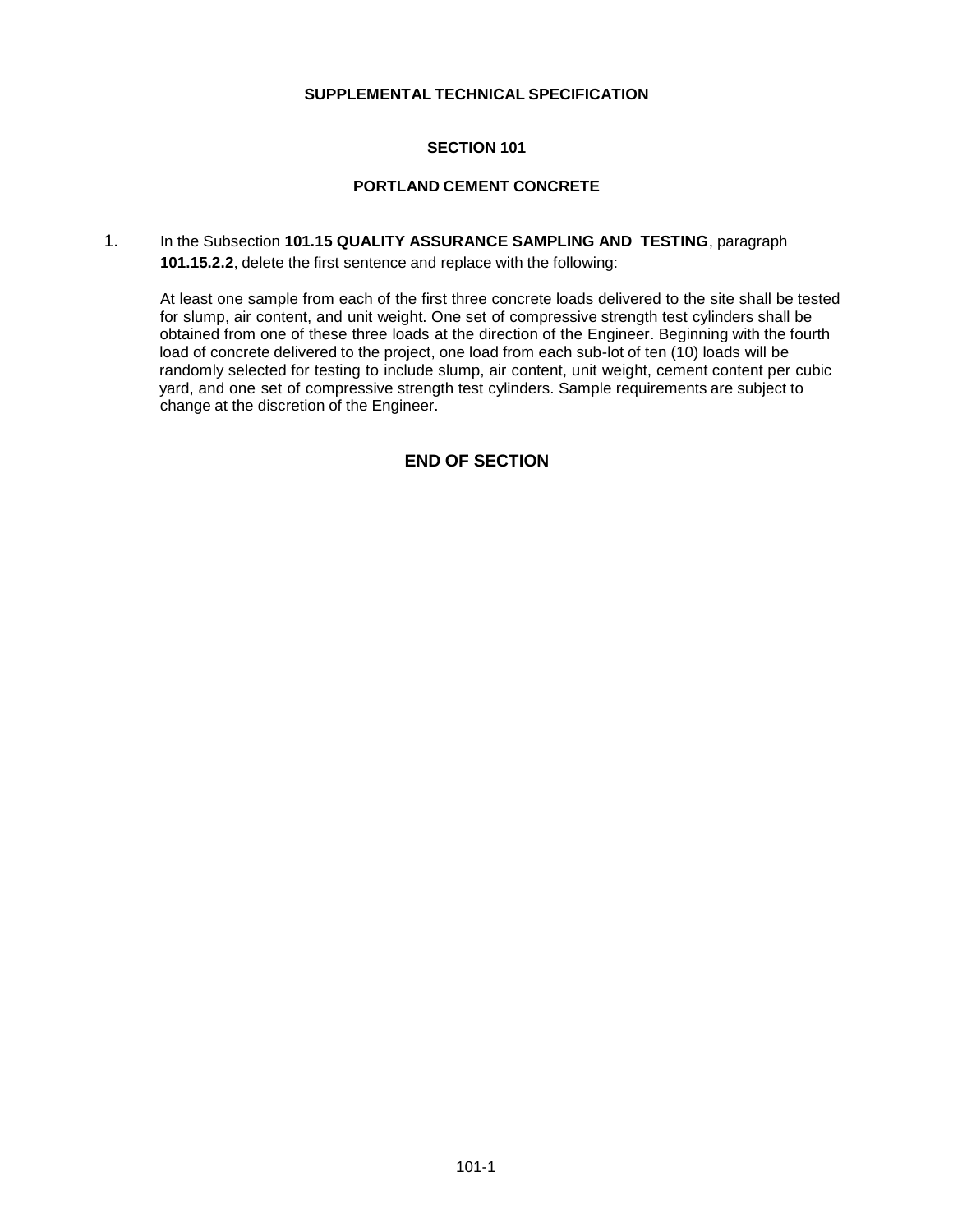# **SECTION 201**

# **CLEARING AND GRUBBING**

1. In Subsection **201.1 GENERAL,** delete the second sentence and replace with the following:

Clearing and grubbing shall be performed in advance of the grading operations.

2. In Subsection **201.4.1 CONSTRUCTION METHODS**, add the following:

Clearing and grubbing operations shall include stripping of the existing ground surface. Stripping shall be achieved only by cutting, i.e., ground depressions or narrow sections of tributary arroyos should not be inadvertently filled during the foundation preparation. The resulting area shall be cut to provide a uniform, relatively level surface.

3. In Subsection **201.5 LIMIT LINES**, add the following:

Unless otherwise approved by the Engineer, limits of clearing & grubbing shall not exceed slope limits as shown with finished grade contours or slope limit lines the construction plans.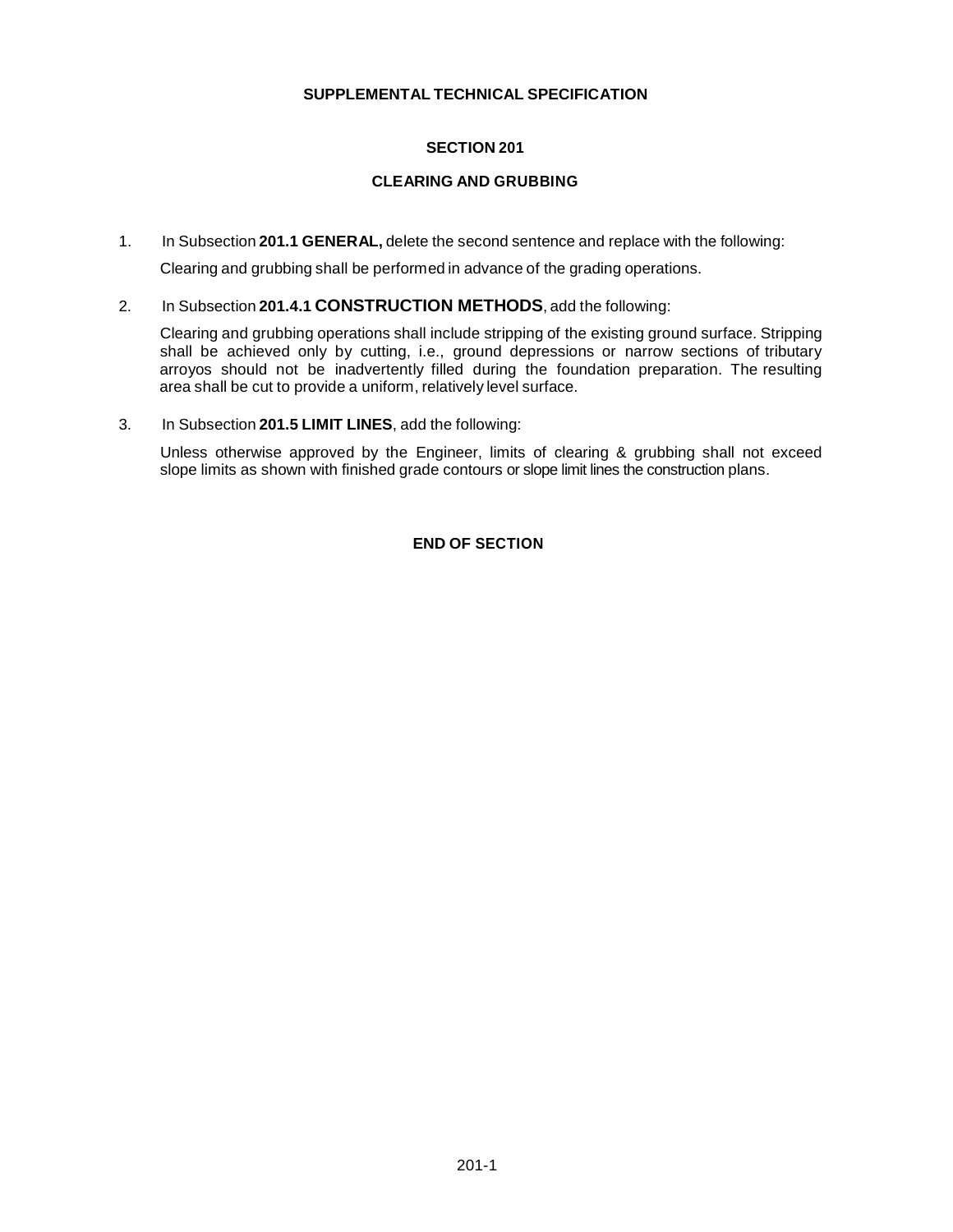# **SECTION 1012**

#### **NATIVE GRASS SEEDING**

1. In subsection **1012.4 MATERIALS** delete paragraphs **1012.4.1.1** and **1012.4.1.2** in their entirety and replace with the following:

GrassSeedMix shall include the following species and rates:

| Indian Rice Grass: | 5 lbs / acre   |
|--------------------|----------------|
| Galleta:           | 5 lbs / acre   |
| Sideoats Gramma:   | 5 lbs $/$ acre |
| Blue Gramma        | 5 lbs / acre   |
| Sand Dropseed:     | 5 lbs / acre   |

Total grass seed mix application rate at 25.0 lbs / acre

WildflowerSeedMix shall include the following species and rates:

| Globemallow           | 1 lb $/$ acre          |
|-----------------------|------------------------|
| <b>Purple Aster</b>   | 1 $\mathsf{lb}$ / acre |
| <b>Blue Flax</b>      | 1 lb / acre            |
| Mexican Hat           | 1 lb $/$ acre          |
| <b>Blanket Flower</b> | 1 lb / acre            |

Total wildflower seed mix application rate at 5.0 lbs / acre

Seed rate is given in pounds of pure live seed (P.L.S.) per acre.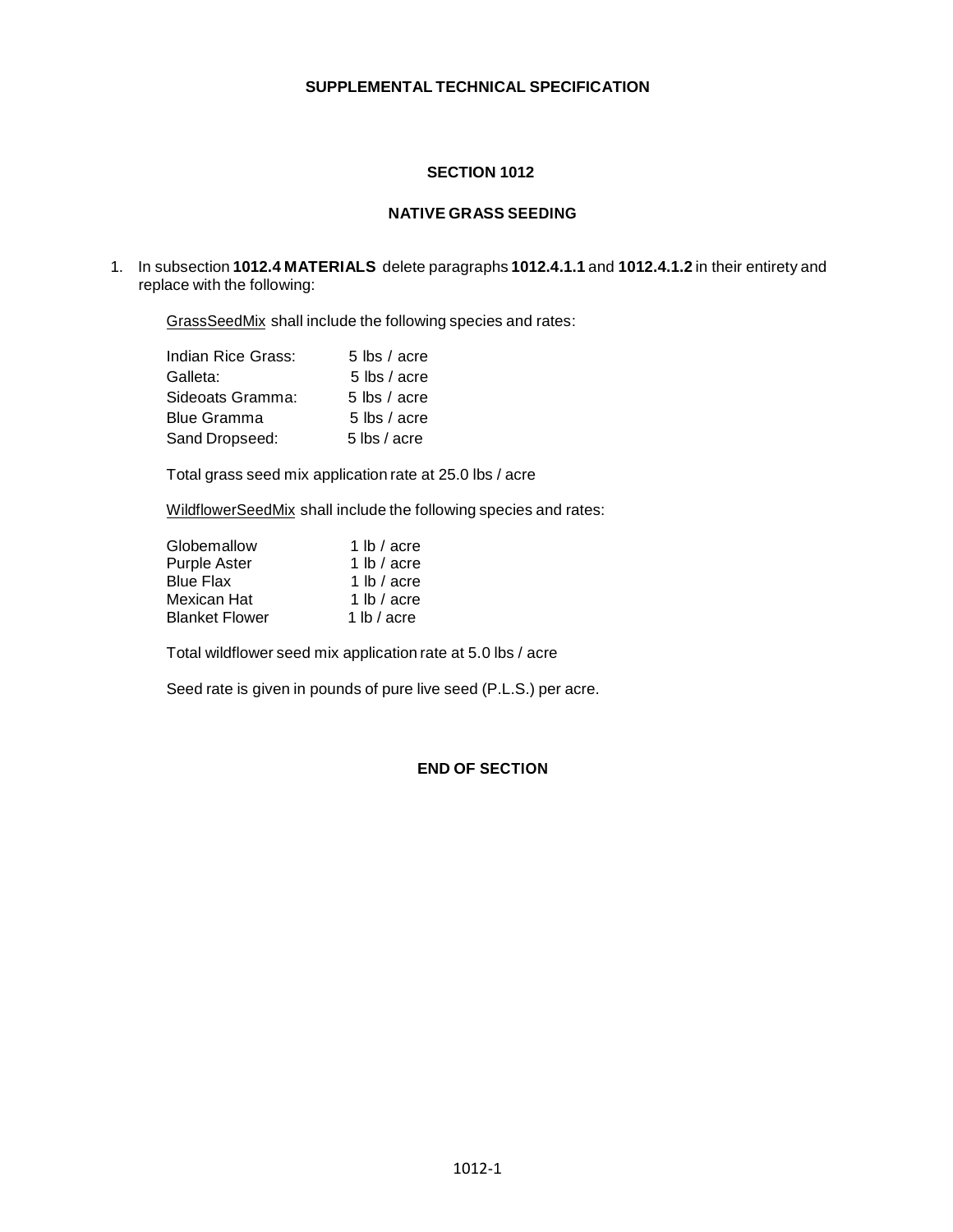#### **SECTION 1505**

#### **CONTROL OF STORM WATER AND NUISANCE FLOW**

#### **1505.1 DESCRIPTION**

This work covers the control of storm and nuisance flow water in the vicinity of this project.

#### **1505.2 CONSTRUCTION REQUIREMENTS**

All permanent work shall be performed in areas free from water. The CONTRACTOR shall construct and maintain all dikes and drainage ditches necessary for the elimination of water from work areas and shall furnish, install, maintain, and operate all necessary pumping and other dewatering equipment required for dewatering the various work areas. Two (2) types of flow can be expected;

1) Continuous or intermittent flow through the main arroyo;

2) Local sheet flow from adjacent properties or adjacent streets.

The CONTRACTOR is responsible for adequacy of the scheme or plans, or for furnishing all equipment, labor and materials necessary for dewatering the work areas and breaking up and removing such ice or snow as may have formed or settled in the work area. The CONTRACTOR shall be fully responsible for all dewatering operations, and the cost of all dewatering operations shall be included in the lump sum price for this work. The CONTRACTOR shall also be responsible for removal of any sediment deposited by storm and nuisance water, and the cost of sediment removal work shall be included in the lump sum price for this work.

In the event that storm flow, snowmelt or other water flows overtop the Contractor's diversion method, the Contractor will be responsible for any and all damage, including damage to the existing channel and any damage to new work and is responsible for immediate resolution and repair in a manner acceptable to SSACFCA.

Diversion methods may be by use of sand bag diversion channels, sand bag dams, pumping or piping around or over the work areas, or any method or combination.

#### **1505.3 BASIS OF PAYMENT**

The bid item for this effort will be on a Lump Sum (LS) basis. Providing and maintaining the diversion and care of water, regardless of the amount of water actually handled, shall be paid for as follows:

Payment will be made as a percentage of the dollar amount of work completed to date minus the Mobilization bid item.

# **Pay Item Pay Unit** Control of Storm Water and Nuisance Flow LS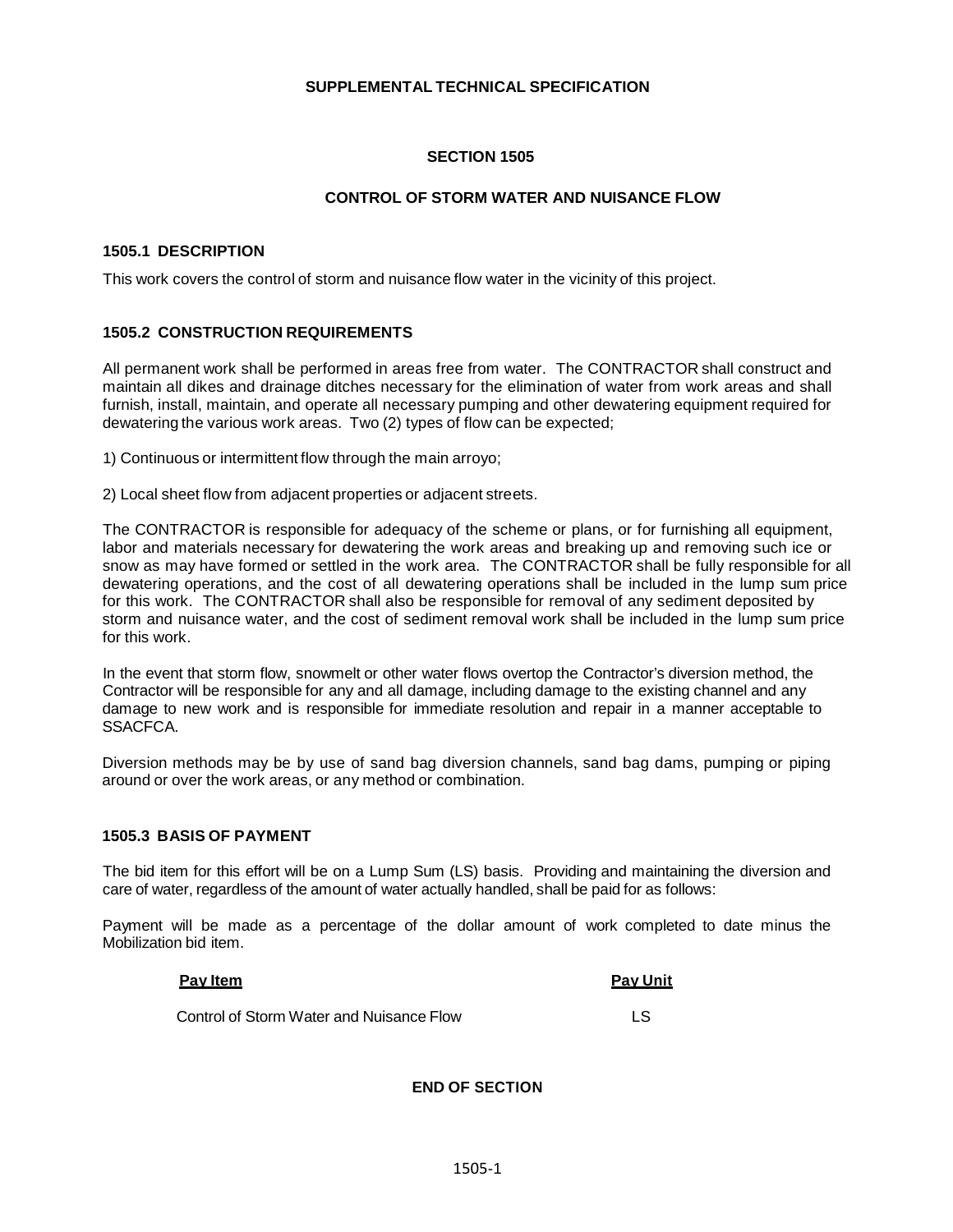#### **SECTION 1506**

#### **CONSTRUCTION STAKING**

# **1506.1 DESCRIPTION**

This work consists of construction staking lines, grades, and layouts by the Contractor in accordance with the plans and specifications and as directed by the Engineer for the control and completion of the project.

#### **1506.2 MATERIALS**

The Contractor shall furnish all stakes, templates, straightedges, surveying equipment and other devices necessary for establishing, checking, marking, and maintaining points, including P.I.'s, P.C.'s, P.T.'s, and lines, grades and layouts. As directed by the Engineer, points shall be referenced so that they may later be re-established.

# **1506.3 CONSTRUCTION REQUIREMENTS**

Local Survey Control has been set for vertical and horizontal control throughout the construction area. These stakes and marks shall constitute the field control by and in accordance with which the Contractor shall establish other necessary controls and perform the work.

The Contractor shall be responsible for all other control, slope stakes, cut stakes, offset stakes, bench marks, blue tops or other staking necessary for proper execution of the work, or as requested by the Project Manager, to assure compliance with the plans.

# **1506.4 CONSTRUCTION SURVEYS**

The contractor shall obtain and pay for the services of a Professional Surveyor registered in the State of New Mexico to perform surveys consisting of the following phases:

- Phase 1: A cross section survey, with no greater than 50 foot spacing, to determine the location of existing ground prior to construction after clearing and grubbing and after removal of the trash and debris. Cross section data collected shall be of sufficient spacing, including all breaks in the terrain to be able to create an original ground digital terrain model (DTM). The "original ground" DTM shall be submitted to the Engineer for review and acceptance prior to proceeding with excavation, embankment or export of excess material. Cross section data must be sufficient to determine earthwork quantities.
- Phase 2: Cross-section and location surveys that may be made during the excavation and backfill construction for the purposes of verifying the contractor's work. Where shown, the excavation dimensions (pay limits for excavation) shown on the plans shall be used to determine the excavation cross-section for payment to the contractor. The cross-section data must be sufficient to verify the limits of excavation.
- Phase 3: A cross-section survey, at the same locations as the cross-sections in Phase 1 to determine the location of the finish grade at the completion of construction.
- Phase 4: The Phase 4 Survey will be completed during construction to demonstrate compliance with the design grades shown on the plan set. Phase 4 Survey will also include the update and completion of as-builts for the project and the submittal on a weekly basis of as-builts on a blue line set of the construction drawings, to the satisfaction of the Project Manager.

All surveys must be certified by the Professional Surveyor and include complete documentation. Cross sections of the Phase 1, 2 and 3 surveys and the pay limit for excavation as shown on the plans must be